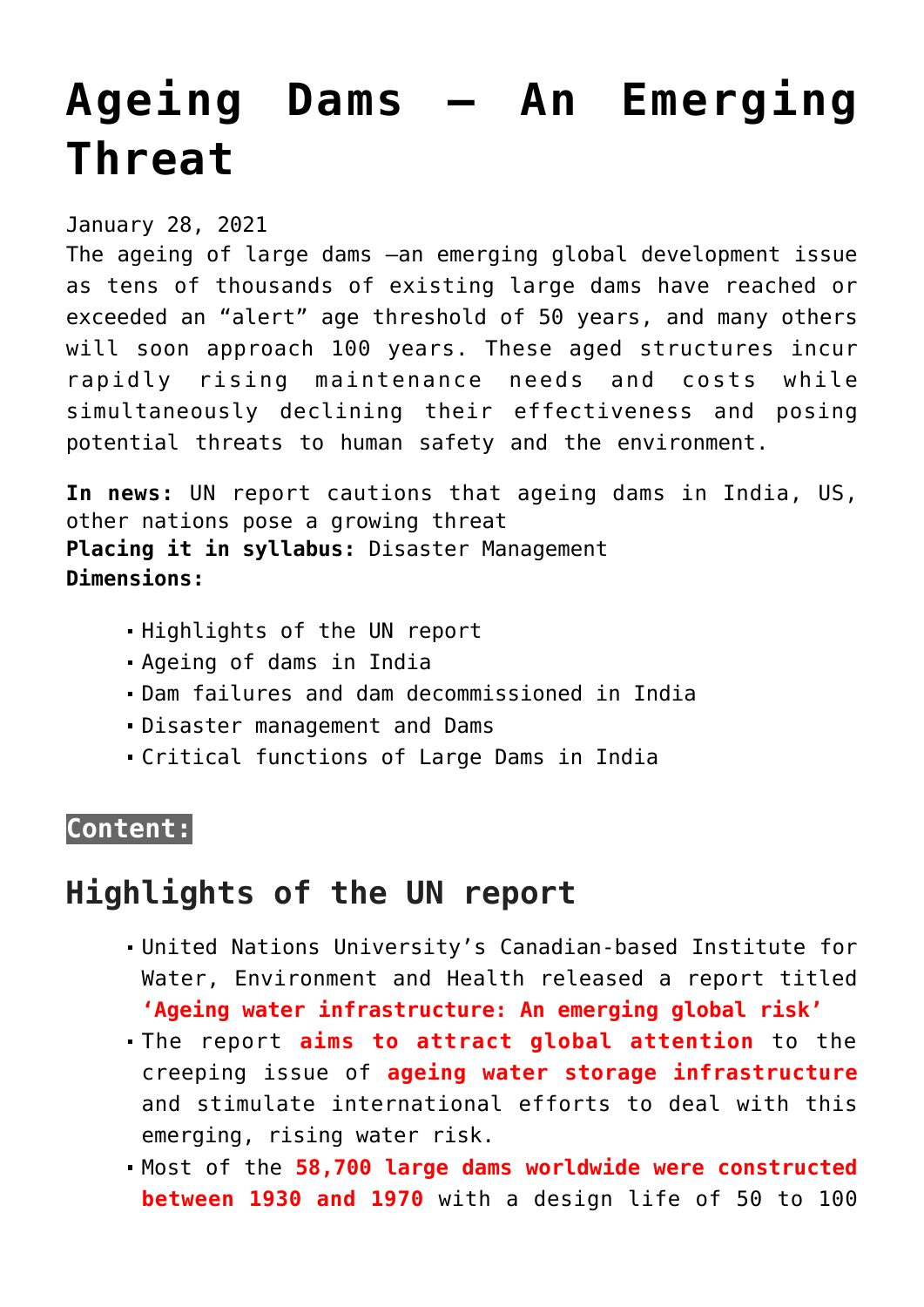years.

- A large concrete dam usually begins to show signs of ageing when reaching the age of 50 years.
- **Ageing signs** include increasing cases of dam failures, progressively increasing costs of dam repair and maintenance, increasing reservoir sedimentation, and loss of a dam's functionality and effectiveness
- Such **aging structures across the world pose a growing threat** because by the year 2050 **most people on Earth will live downstream of tens of thousands of dams** built in the 20th century.
- The report said that 32,716 large dams **(55 per cent of the world's total)** are found in just **four Asian countries: China, India, Japan, and South Korea** – a majority of which will reach the 50-year threshold relatively soon.

*According to the report in India :*

- There are over **1,115 large dams** that will be roughly **50 years old** in 2025
- more than **4,250 large dams** will be **over 50 years old in 2050**
- **64 large dams will be more than 150 years old in 2050**

# **Ageing of dams in India**

The following is the list of major dams that are older than 50 years in India: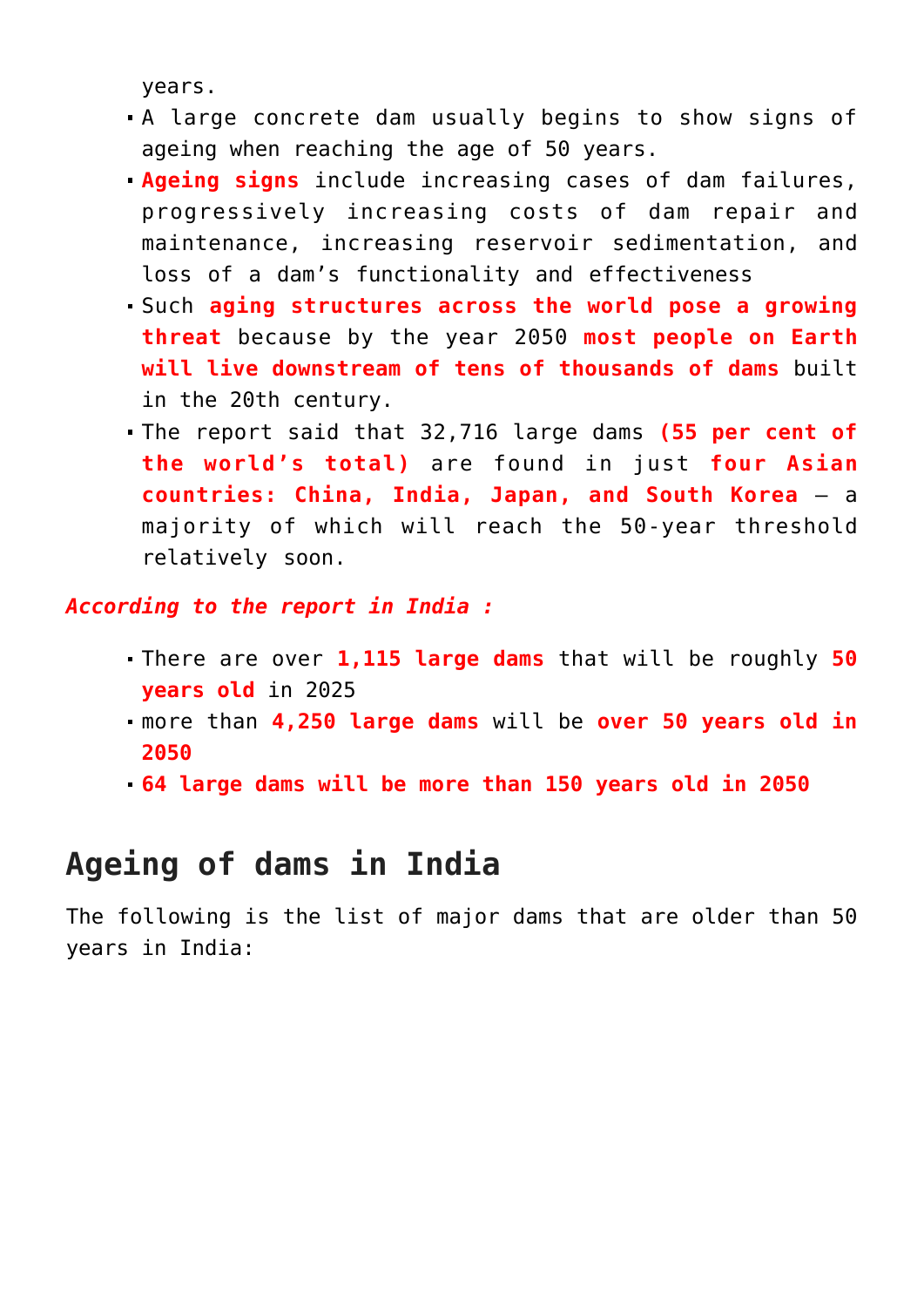| <b>Major Dams in India</b> | <b>State</b>                      | River                | Year |
|----------------------------|-----------------------------------|----------------------|------|
| Bhavani Sagar dam          | Tamil Nadu                        | Bhavani              | 1955 |
| Tungabhadra Dam            | Karnataka                         | Tungabhadra          | 1953 |
| Rihand Dam                 | Uttar Pradesh                     | Rihand               | 1962 |
| <b>Maithon Dam</b>         | Tharkhand                         | Barakar              | 1957 |
| Koyna Dam                  | Maharashtra                       | Koyna                | 1964 |
| Mettur Dam                 | Tamil Nadu                        | Kaveri               | 1934 |
| Krishnarajasagar Dam       | Karnataka                         | Kaveri               | 1911 |
| Cheruthoni Dam             | Kerala                            | Cheruthoni           | 1973 |
| Nagarjuna Sagar Dam        | Telangana                         | Krishna              | 1967 |
| Hirakud dam                | Odisha                            | Mahanadi             | 1957 |
| Bhakra Nangal Dam          | Punjab-Himachal<br>Pradesh Border | Sutlei               | 1963 |
| Maithon Dam                | <b>Jharkhand</b>                  | <b>Barakar River</b> | 1957 |

## **Dam failures and dam decommissioned in India**

- India has a long history and many cases of dam failures.
- In 1958, the Kaddam dom in Andhra Pradesh broke down. In 1959, Kaila dam in Gujarat collapsed due to weak foundation. Kodanagar dam in Tamil Nadu failed because of an earthquake

#### *Other notable Dam related tragedies are as below:*

#### *1961 Panshet Dam Tragedy:*

- Panshet Dam, also called **Tanajisagar Dam**, is a dam on the **Mutha river** about 50 km southwest of the city of **Pune**.
- The dam was constructed in late 1950s for irrigation and water supply for Pune
- In its first year of storing water on **12 July 1961**, the dam wall burst.
- It was because of the total absence of reinforced cement concrete (RCC) strengthening in the conduit through the earthen dam
- This caused massive flooding in Pune. An estimated 1,000 people died from it.

#### *1979 Machchhu dam failure:*

The **Machchu-2 dam** was situated on the **Machchhu river**.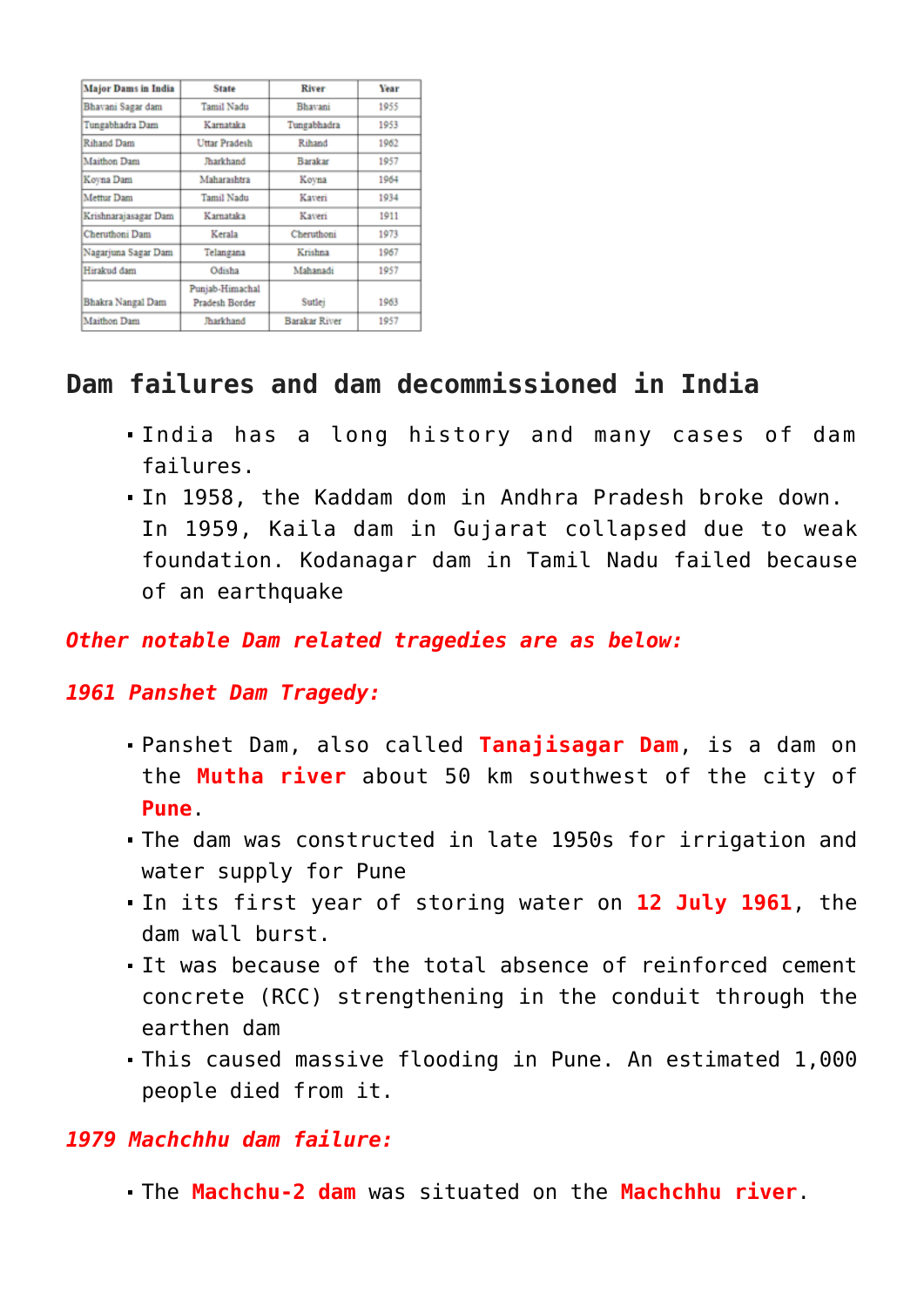- On 11 August 1979, the dam burst, sending a wall of water through the **town of Morbi in Gujarat, India**.
- Estimates of the number of people killed vary greatly ranging from 1800 to 25000 people.
- The failure was caused by **excessive rain and massive flooding** leading to the disintegration of the earthen walls

#### *2019 Tiware dam failure:*

- On 2 July 2019, the Tiware dam failed. During the time it was overflowing after incessant rains the previous days.
- The water **flooded at least seven villages situated downstream** including Bhendewadi, Daadar, Akle, Riktoli, Ovali, Kalkavne and Nandivase with about population of 3000.
- Several houses were washed away. At **least 19 people died** and four more went missing.

#### **Case of Mullaperiyar Dam**

- The Mullaperiyar Dam is a **gravity dam built across the Periyar River** in Kerala State.
- It was built in **1895 by the British government** to provide irrigation and eventually began to generate power in 1959.
- At the time of construction, the dam had an **intended lifespan of 50 years**. Now it is 125 years old.
- Still, in service over a century later, the dam **shows significant structural flaws** and may be at risk of failure.
- The dam is **located in a seismically active area.** A minor earthquake caused cracks in the dam in 1979, and in 2011, more cracks appeared in the dam due to seismic activity.
- Leaks and leaching are also concerning, as the methods and materials used during construction are considered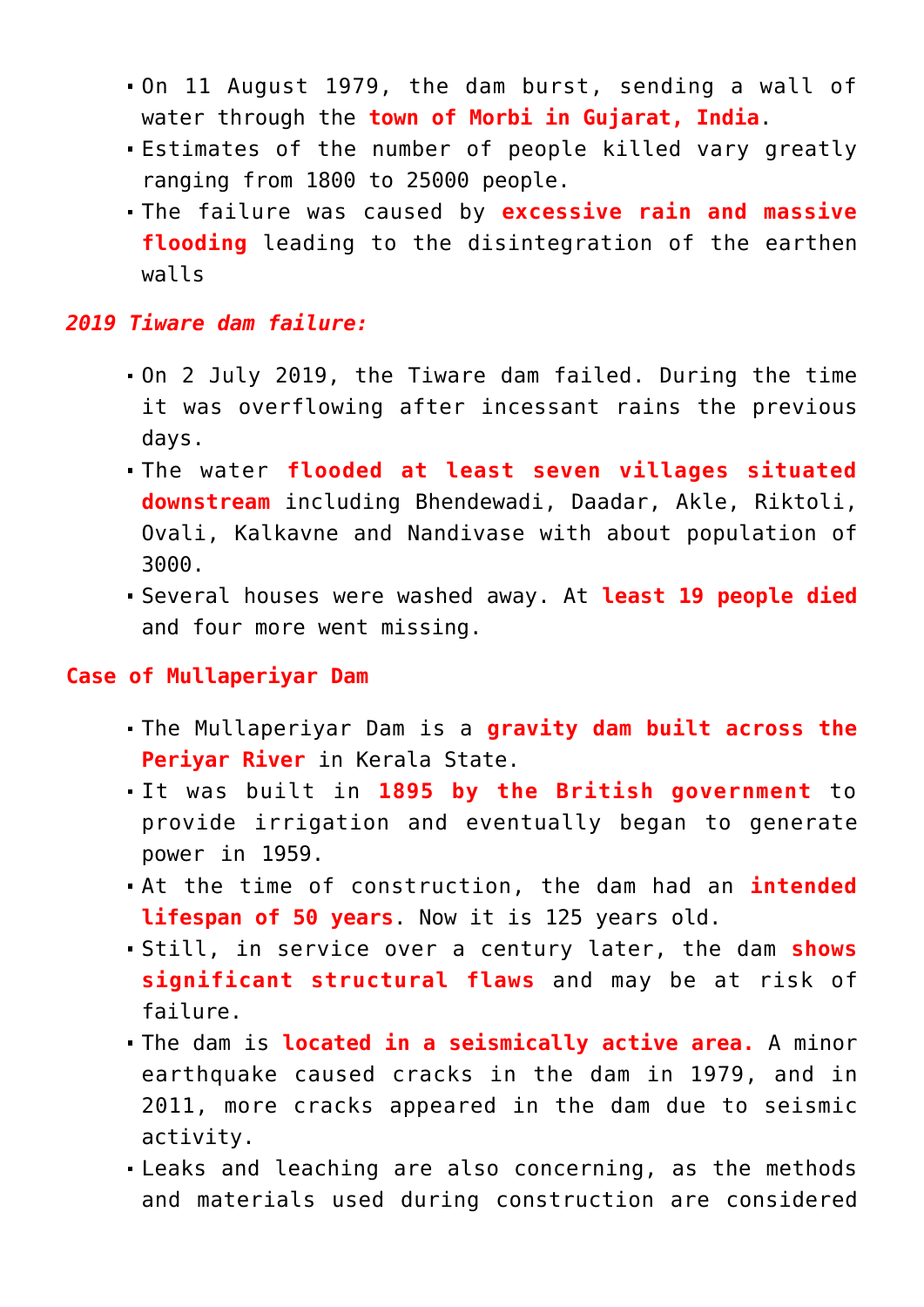outdated compared to current building standards.

- In response to these structural issues, **dam decommissioning has been considered**.
- However, a **conflict between Kerala and Tamil Nadu** started to grow regarding the best way to manage this ageing infrastructure.
- Although the dam is located in Kerala, it is **operated by the upstream state of Tamil Nadu**.
- **Kerala residents are afraid of a dam collapse** and argue that the reservoir level must be lowered until the dam is fixed. Meanwhile, Tamil Nadu residents want to maintain the water levels at capacity.
- In 2009, Kerala requested a new dam to be built, but Tamil Nadu opposed the idea.

Currently, the decision of how to manage the ageing Mullaperiyar dam is **hotly debated and working through the court system**. A dam failure risk would be catastrophic: nearly **3.5 million people will be affected.**

### **Dams and Disaster management**

- Dams, and large dams in particular, even if structurally sound, are **considered to be "high hazard" forms of infrastructure**.
- The **consequences of dam failure** would be forced displacement, the destruction of livelihoods and potential loss of human life
- **Dam failure mechanisms** include seismic activity, flooding, seepage/internal erosion, deterioration, and structural instability.
- Such **triggers of failures are more likely in older dams** because ageing increases the vulnerability of a dam to such triggers.
- Also, **climate change may accelerate a dam's ageing process**. Extreme weather events, especially floods, are expected to become more severe and frequent with the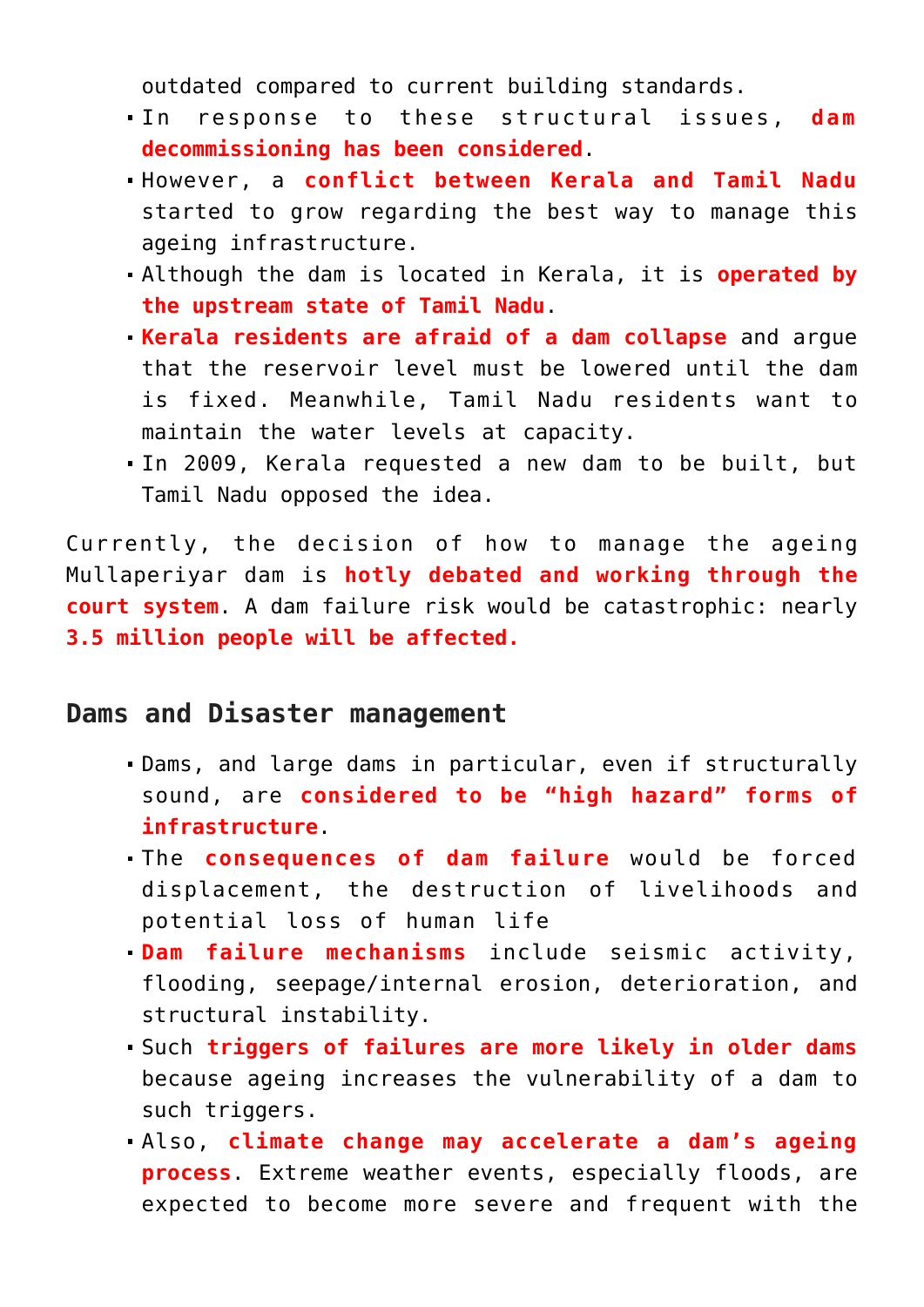changing climate.

- Consequently, these events increase the threat to aging large dams designed using historical hydrological data
- Thus, a c**omprehensive safety review and audit of old dams in India is necessary** as a precautionary and preventive measure.
- If a dam is found unsafe, suh dam should be considered for **Dam decommissioning**.
- Early warning systems and regular checks are also necessary for better preparedness during dam related disasters.

#### **UN Report's view on Dam Decommissioning:**

The **chief reasons driving dam decommissioning** are public safety, escalating maintenance costs, reservoir sedimentation, and restoration of a natural river ecosystem.

Overall, **dam decommissioning should be seen as equally important as dam building** in the overall planning process on water storage infrastructure developments.

## **Critical functions of Large Dams in India**

The dams and reservoirs world over have been playing a dual role of harnessing the river waters **for accelerating socioeconomic growth and mitigating the miseries from the vagaries of floods and droughts**.

*Dams and reservoirs in India contribute significantly in fulfilling the following basic human needs, in the following ways:*

*Water for Drinking and Industrial Use:* 

- Large dams are the source of water for nearby cities and towns.
- Many cities are dependent on dams for meeting their